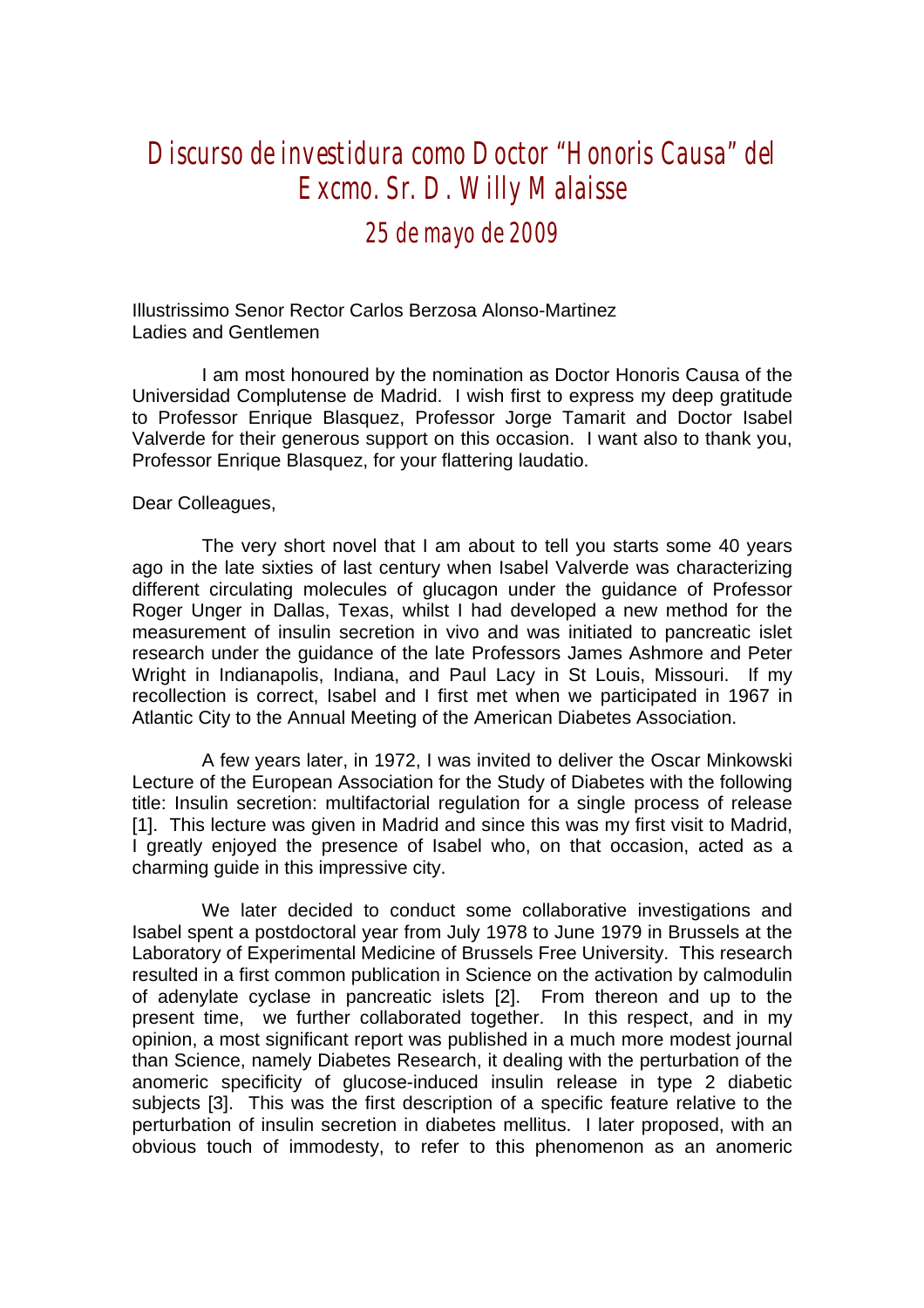malaise and suggested that it could be attributed to the accumulation of glycogen in the insulin-producing cells of diabetic patients.

Over the years, the interaction between our two research groups also resulted in no less than 10 doctoral theses by Spanish colleagues.

As a matter of fact, my collaboration with Spanish colleagues not only resulted in the publication of 117 original and review articles with Isabel Valverde and, since 1991, with Marisa Villanueva-Peñacarrillo and their colleagues, but also in 49 other publications with Professor Ramon Gomis from Barcelona and several of his colleagues, including Anna Novials, Ignacio Conget and Josep Vidal, to cite only a few of them, and another 30 publications with Spanish scientists from other cities in Spain such as Begonia Manuel y Keenoy, Remedios Ramirez, Carmen Segura and Bernat Soria.

In this respect, I wish to underline the most fruitful collaboration with Professor Ramond Gomis, who first also spent a sabbatical leave of one year in Brussels from September 1982 to October 1983 and later played a key role in obtaining both my nomination as Visiting Professor at the Department of Medicine of the Universidad de Barcelona from 1992 to 1994 and the attribution in 1998 of the Premio Endocrinologia of the Sociedad Española de Endocrinology y Nutricíon. Once again, a most significant study conducted by Ramond Gomis and his colleagues was not published in a quite prestigious journal but revealed a second typical feature concerning the perturbation of insulin secretion in type 2 diabetic subjects, namely a paradoxical early and transient inhibition of insulin release in response to the intravenous administration of glucose [4]. It eventually proposed that this phenomenon could also be accounted for by the accumulation of glycogen in the insulinproducing cells of diabetic patients. Incidentally, my comments so far are not meant to ignore my gratitude to about one hundred other Belgian and foreign coworkers, with a special mention for Professor Abdullah Sener with whom I am closely associated since 1972.

We are close to the end of this very shot novel.

In 2001, I was invited to deliver the Claude Bernard Lecture of the European Association for the Study of Diabetes during its annual meeting in Jerusalem [5]. It was the first time in the history of this European Association that the Claude Bernard Lectureship, usually given by a scientist close to retirement, was conferred to an investigator that had already received the Oscar Minkowski Award restricted in those early days to young research fellows below the age of 40 years. On this occasion, I proposed two new tools for the noninvasive imaging and quantification of insulin-producing cells in diabetic patients or subjects at high risk of developing diabetes mellitus.

The first tool precisely takes advantage of the accumulation of glycogen in insulin-producing pancreatic islet cells as distinct from acinar cells in situations of sustained hyperglycemia, and not surprisingly, I again called on